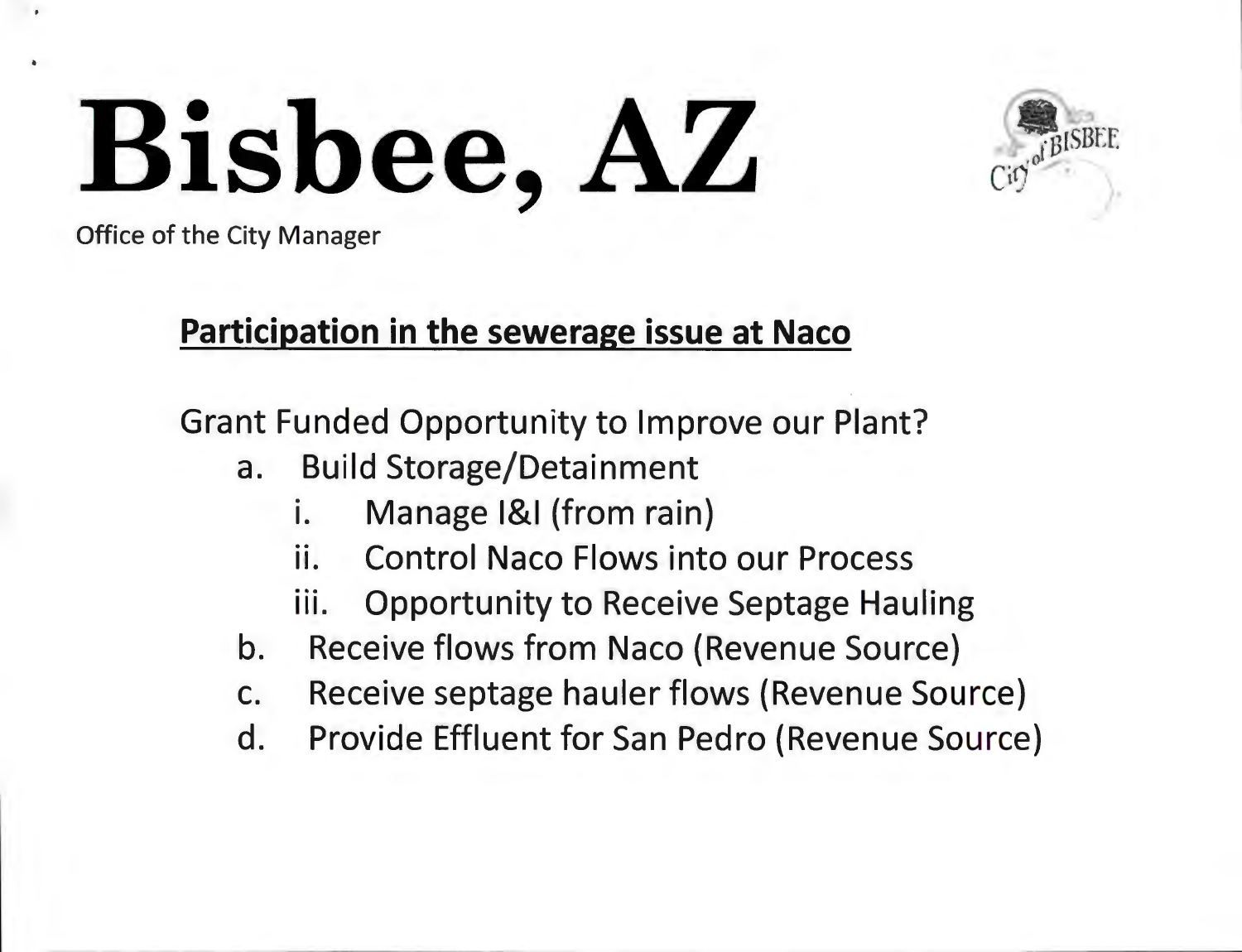

Office of the City Manager

**Naco Sewer Service Continued -**

Plant improvements to also include Updated UV Treatment Improved Huber Screen (inflow side of plant) Better management of storm water flows

Possibility to extend sewer service to Airport

Service extension to lands in/around border patrol annexation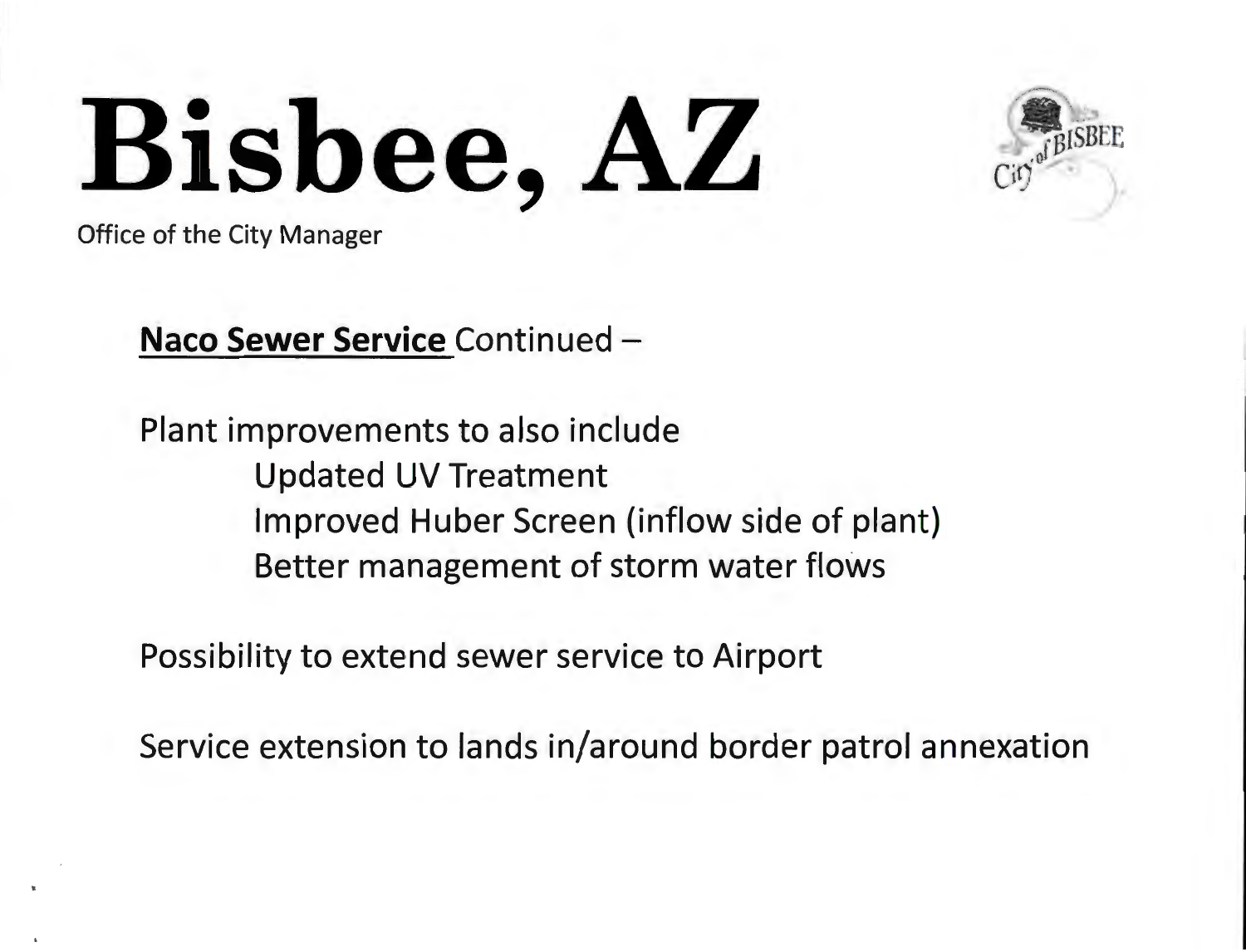

Office of the City Manager

**Financial Planning** – Determine 5 year plan that includes:

Creation/Deployment of Comp. & Class Plan Fiscal Analysis of EMS mission Fiscal Analysis of Police/Fire/EMS staffing strategies Short & Long Term Impacts of PSPRS liability Software and Technology deployment

New Revenue Sources & Updated Fee Structures Sales Tax Audit Effective Mgt. of liens, past due, collections

Financial Policies/Procedures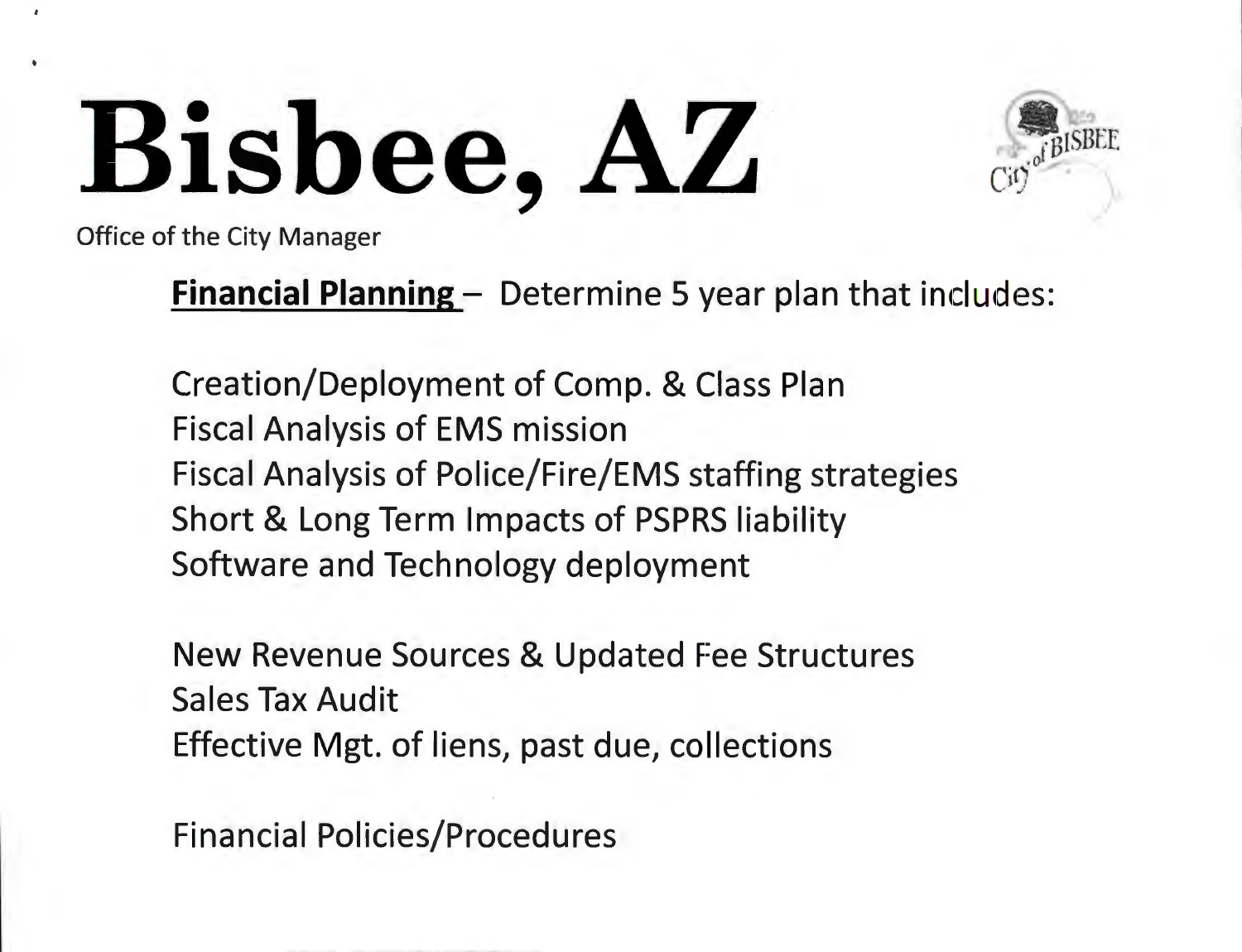

Office of the City Manager

#### **Financial Management** -

Creation of Revenue Model Creation of Expenditure Model Implementation of Cash Flow Modeling Analysis of Debt Structure Creation/Deployment of: Procurement Process/Reporting Payroll Software Additional POS